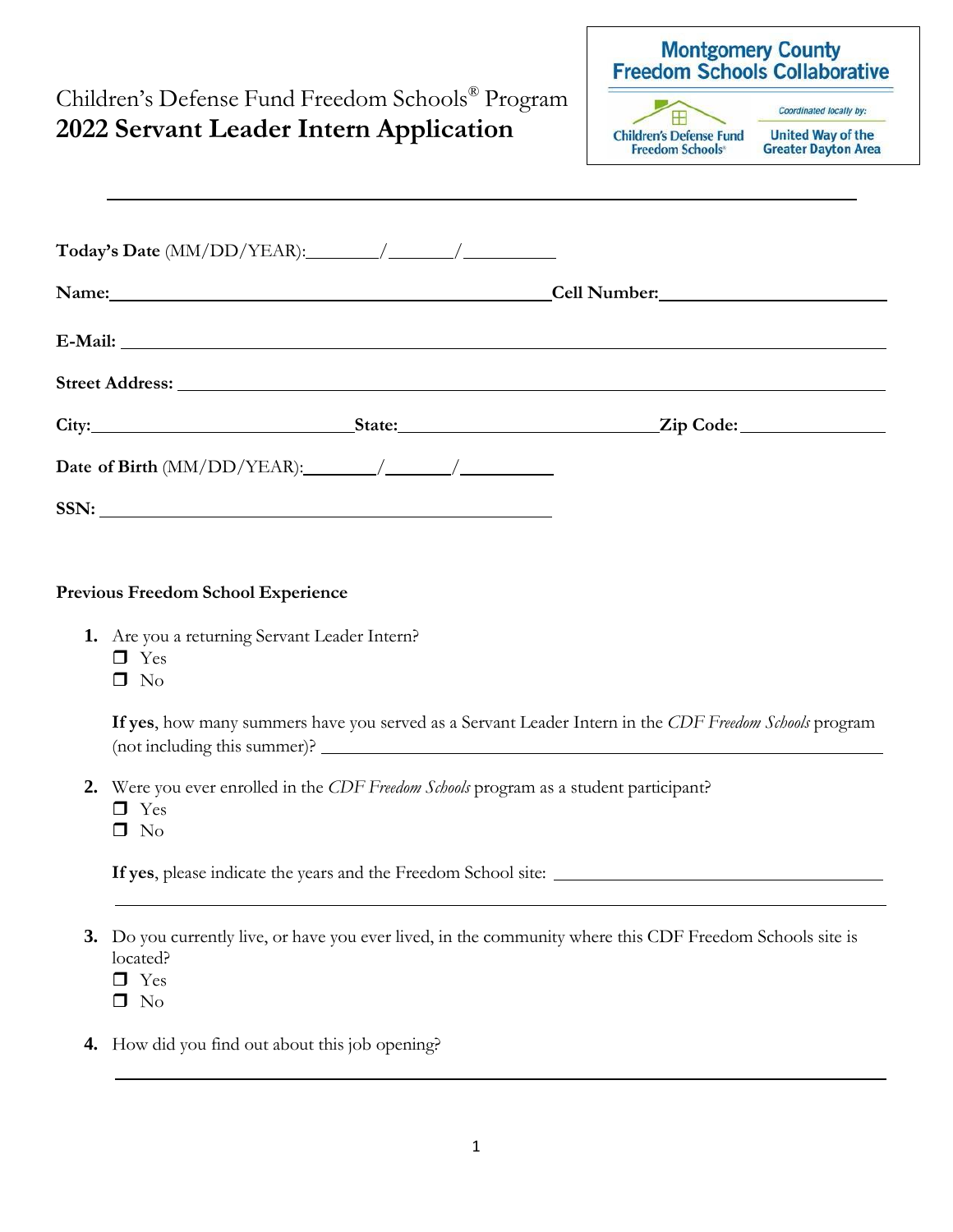| 5. Are you a registered voter?                                                                                 |
|----------------------------------------------------------------------------------------------------------------|
| $\Box$ Yes                                                                                                     |
| $\Box$ No                                                                                                      |
|                                                                                                                |
| <b>School Information</b>                                                                                      |
|                                                                                                                |
|                                                                                                                |
|                                                                                                                |
|                                                                                                                |
|                                                                                                                |
| 6. Did you take any education or child development courses in college?<br>$\Box$ Yes<br>$\Box$ No              |
| If yes, please list by title and semester each course taken:                                                   |
|                                                                                                                |
|                                                                                                                |
| 7. Have you participated in any leadership development/ trainings/ courses?<br>$\Box$ Yes<br>$\square$ No      |
| If yes, please list by content and date of course:                                                             |
|                                                                                                                |
|                                                                                                                |
| Demographic Information                                                                                        |
|                                                                                                                |
| Please indicate the number of individuals in your household (including yourself): ____________________________ |
|                                                                                                                |
| 8. Gender<br>$\Box$ Male<br>$\Box$ Female                                                                      |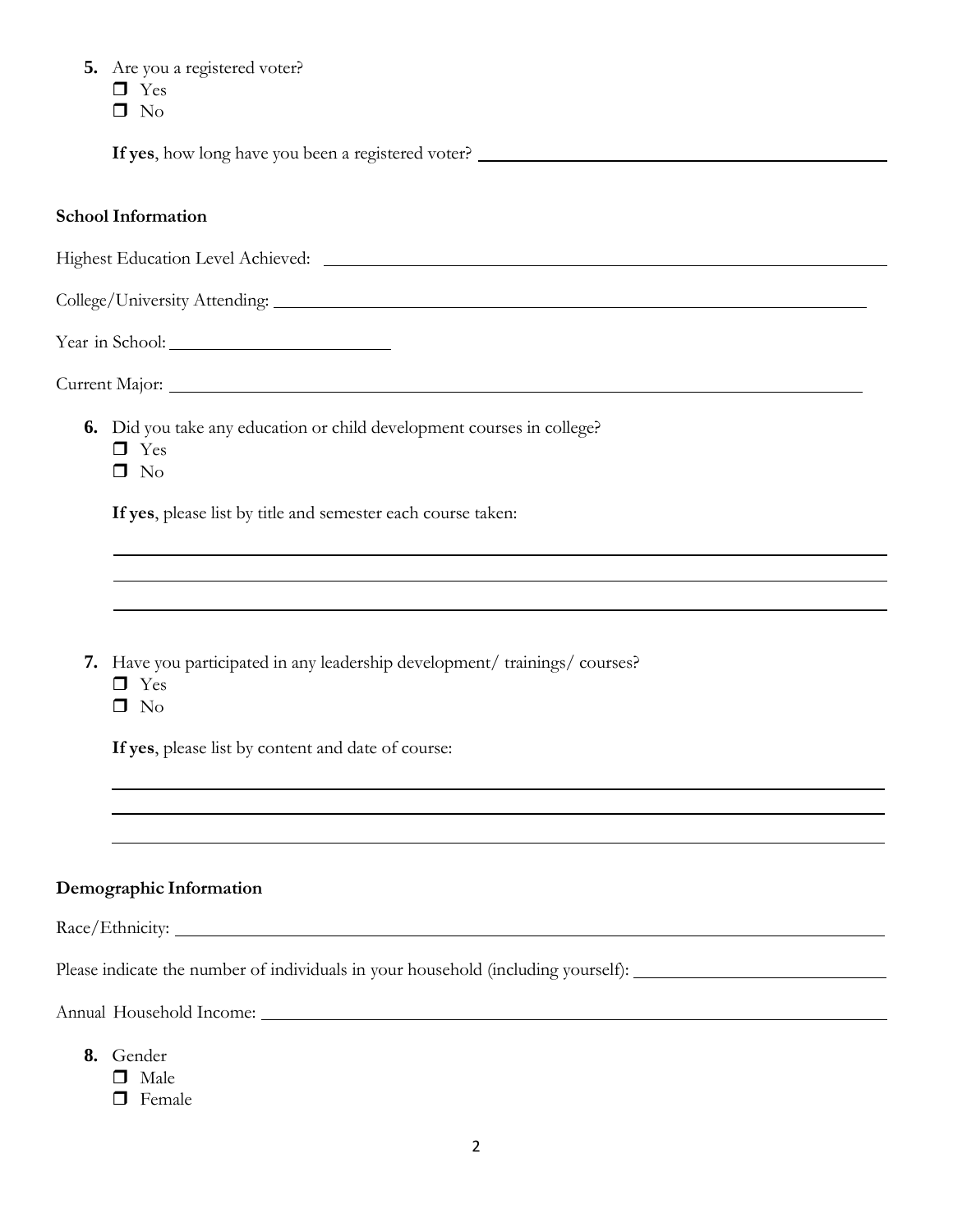## **Work and Volunteer Information**

- **9.** Please list any experiences you have working with children:
- **10.** Please list any volunteer and/or paid work you have done with your school, church, or community:
- **11.** What knowledge have you gained from your experiences in servicing your school, church, or community?
- **12.** Please describe any work you have done in the area of youth leadership development:
- **13.** Why do you want to work for the *CDF Freedom Schools Program?*
- **14.** What special skills or talents will you draw upon and incorporate into your work if selected as a *CDF Freedom Schools* Servant Leader Intern?
- **15.** What are your expectations as a result of your participation with a *CDF Freedom Schools* site?
- **16.** Why should you be selected as a Servant Leader Intern?

<u> 1980 - Johann Barn, mars ann an t-Amhain Aonaichte ann an t-Aonaichte ann an t-Aonaichte ann an t-Aonaichte a</u>